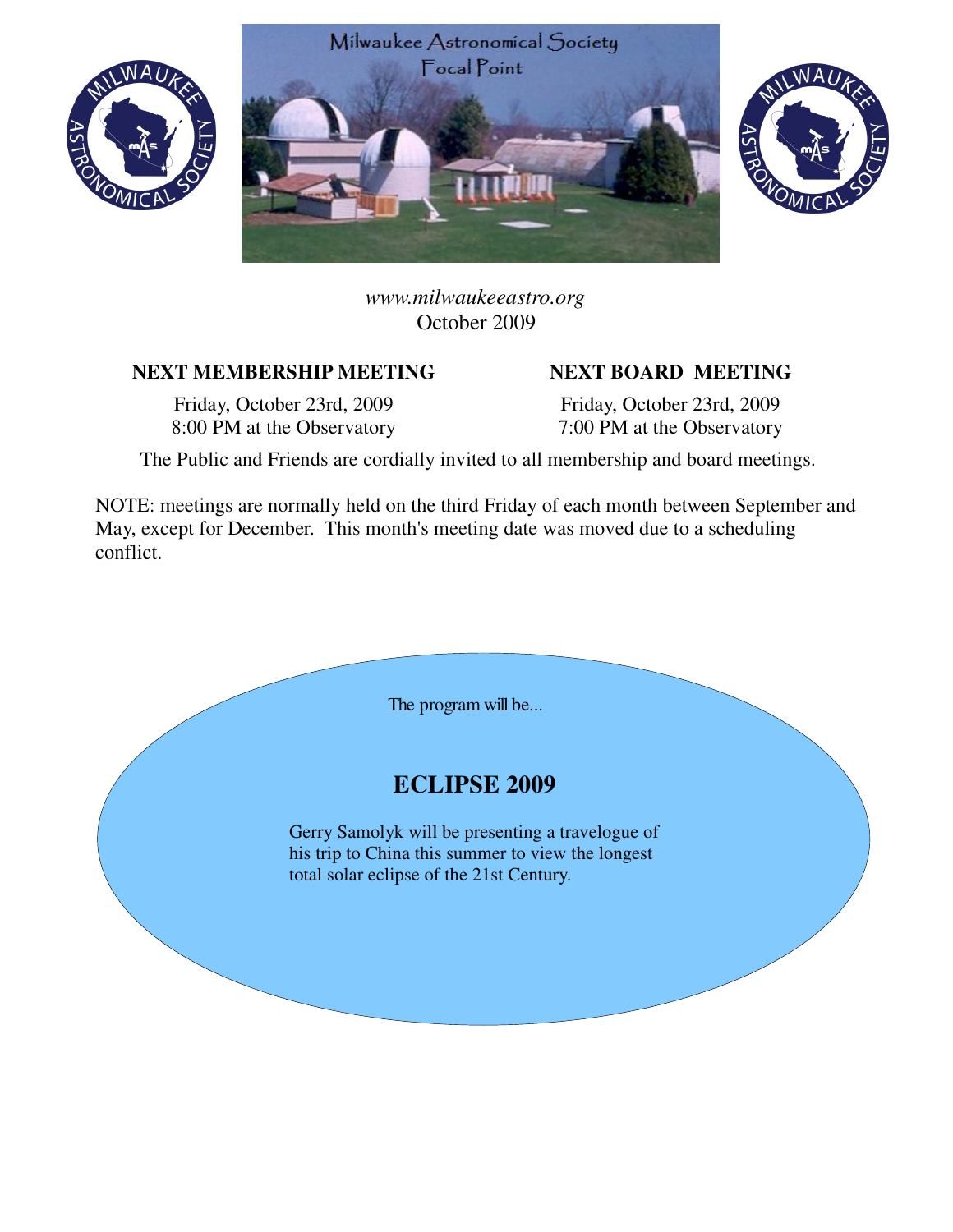## **MAS FALL CAMPOUT 2009**

The MAS Fall camp out was September 11 & 12, 2009 at the Yanko Farm in Rib Lake Wisconsin. The Fall colors were just starting to change on some of the Maple trees. Friday was a very beautiful day with the sun shining between a partly cloudy sky. I took an atv ride on the logging roads on the County Forest East of the Farm. It was a very enjoyable atv ride on the country roads and in the woods. MAS members started arriving in the early afternoon. As they arrived they started putting up open canopy tents to relax in the shade and keep the scopes out of the sun. We anticipated a clear night of observing. As evening arrived we had seven MAS members with six telescopes in the yard. The skies were very clear with a transparency of about 5.5 Mag. The MAS Fall camp out was attended by; Dan Yanko, Jill Roberts, Kip Hoffman, Steve Diesso, Keith, Dan and Scott Jamieson. My neighbors from across the road stopped by in the evening with eight people to get some nice views of the heavens. Everyone found and interesting celestial object and enjoyed showing the children what was up in the night sky. They were very impressed of the views of Jupiter, the globular clusters M13, M92, The Swan Nebula, The Ring Nebula, The Andromeda Galaxy, The Dumbell Nebula and many other nice objects. We were treated to two passes of the International Space station. Jill put

her Dobsonian scope on the ISS and was able to see the outline of the Solar Panels. Kip and I soon followed enjoying this interesting and challenging peek at the ISS. The moon rose around midnight so we all went and enjoyed a fire in the Franklin Stove in the Garage. Saturday night had skies that were again very clear and transparent. The sky had to be a 6.0 mag sky. Scott Jamieson had some great views of Jupiter and Stephen's Quintet in the 18 inch Obsession scope, Kip had a great view of the Globular Clusters M13 and M92 in his 16 inch Lightbridge scope and Jill had a nice view of the Swan Nebula in her scope. Steve had some good views of NGC objects and the Dumbell Nebula. Again the Moon rose after midnight and we retired to a warm fire in the garage. There was much laughter from some hilarious stories around the fire. A good time was had by all.

The MAS Fall camp out at the Yanko Farm is very comfortable for any MAS members who attend. We have red lights in the garage and house so you can keep your eyes dark adapted all night. There is a refridgerator and stove to cook your meals. There are restaurants and Motels two miles away in the Town of Rib Lake. The night skies are some of the darkest around with the Milky Way touching the tree lines to the North as well as the South. I want to Thank the MAS members who made the trip to the Yanko Farm in Rib Lake this year.

| <b>MAS KEYHOLDER LIST</b> |                      |              |  |  |
|---------------------------|----------------------|--------------|--|--|
| Oct $24$                  | Neil Simmons         | 262-889-2039 |  |  |
| Oct 31                    | Paul Borchardt       | 262-781-0169 |  |  |
| Nov 7                     | <b>Tim Burrus</b>    | 262-369-1022 |  |  |
| $\sqrt{Nov} 14$           | <b>Steve Diesso</b>  | 262-641-0331 |  |  |
| $\sqrt{N}$ Nov 21         | <b>Brian Ganiere</b> | 414-961-8745 |  |  |

Dan Yanko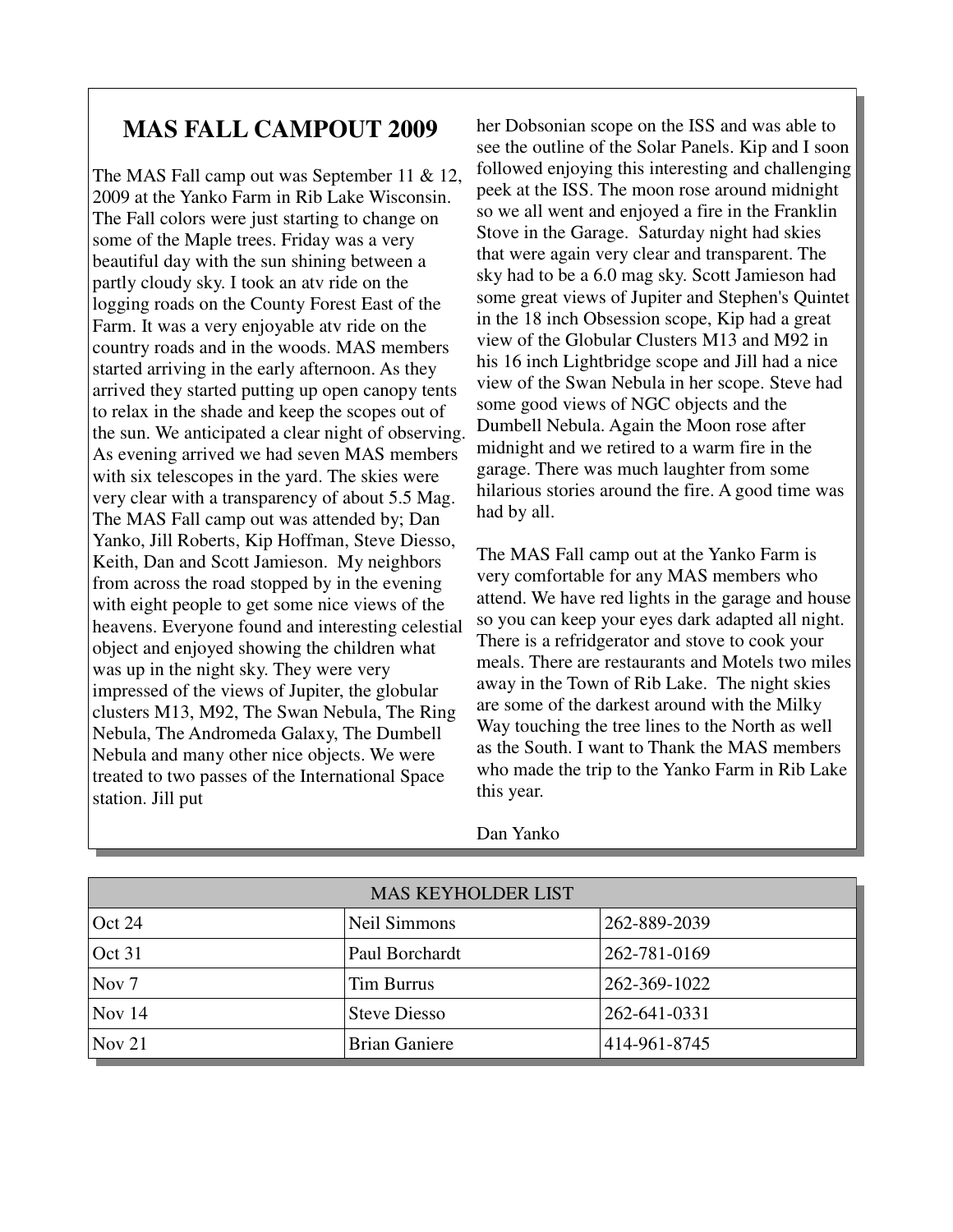## **Two Meade LX 200 Classics for sale.**

12" MEADE LX 200 CLASSIC Schmidt-Cassegrain Telescope. D=305mm, F=3048mm, F/10. UHCC EMC Coatings. Serial No. 116249, Version 4.34L. Heavy duty field tripod. Tripod has never been used. With Power Supply and 15 ft power cord extension cable. 8x50 finder scope, Original manual. Original Meade 2" diagonal, with 1.25" adapter, Meade #1403 tube balance CTWT system, Meade 28mm Multi-Coated Orthoscopic 1.25" eyepiece, and OEM Telescope front dust cover. I bought this scope new in 1996 and have owned it since then. This scope has never been used in the field. It has been housed in my observatory since it was purchased and was covered with a Desert Storm dust cover when not in use. Condition is very good to excellent. Sale Price: \$1850.00. Contact: Dick (262) 594- 2903 or 262-470-4778.

I have an LX200 Classic for sale that I thought might be of interest to the Society or perhaps to one of your members. I would appreciate it if you could spread the word among your members of, perhaps, post the attacement on your bulletin board at the observatory. Possible bullet on your website.

Thanks very much for any help. Dick Adduci 262-594-2903 262-470-4708 radduci@centurytel.net

| <b>LIBRARY NEWS by Jill Roberts</b>                                                                                                                   |                                                                                      |  |  |  |
|-------------------------------------------------------------------------------------------------------------------------------------------------------|--------------------------------------------------------------------------------------|--|--|--|
| At this time, I have updated the library catalog<br>list by Title and Author. Since 2000, 50 more<br>books have been added to the list. That brings   | <b>Rebecca Setzer: "The Concise Atlas of the Stars"</b><br>by Serge Bruinier - 2     |  |  |  |
| books and some video to a total of 568. Also, for                                                                                                     | <b>Neil Simmons:</b> "Orbital Mechanics" by John E.                                  |  |  |  |
| your reference, there are many years worth of                                                                                                         | Prussing                                                                             |  |  |  |
| "Astronomy" and "Sky and Telescope"                                                                                                                   | "Observing Variable Stars" by                                                        |  |  |  |
| magazines.                                                                                                                                            | David H. Levy                                                                        |  |  |  |
| All this is located under the Z-dome. A copy of                                                                                                       | "NASA-Spinoff Annual Report"                                                         |  |  |  |
| the M.A.S. Library Catalog by Title and Author is                                                                                                     | <b>Al Hovey:</b>                                                                     |  |  |  |
| in print form. A CD is there as well. You will still                                                                                                  | 1978, 1979, 1981, 1985, 1990,                                                        |  |  |  |
| have to stop in and check them out. There is a                                                                                                        | 1993 and 1994.                                                                       |  |  |  |
| sign-out sheet for you to fill out. Please remember<br>to put your telephone number.<br>Listed on the right are some books that have been<br>donated: | Special NASA 8" X 10" resource<br>cards and other official misc.<br>NASA literature. |  |  |  |
| There are plenty of Open House schedules and                                                                                                          | "Space Shuttle Atlas – December"                                                     |  |  |  |
| <b>MAS</b> brochures to take and pass around. Please                                                                                                  | 1991"                                                                                |  |  |  |
| feel free to take some. You can pick them up at                                                                                                       | of earth observatories project.                                                      |  |  |  |
| the observatory in the Quonset hut. Don't be                                                                                                          | The atlas is very detailed of rivers,                                                |  |  |  |
| afraid to make copies, they don't have to be in                                                                                                       | islands, mountains and bodies of                                                     |  |  |  |
| color to distribute.                                                                                                                                  | waters. Land and elevations.                                                         |  |  |  |